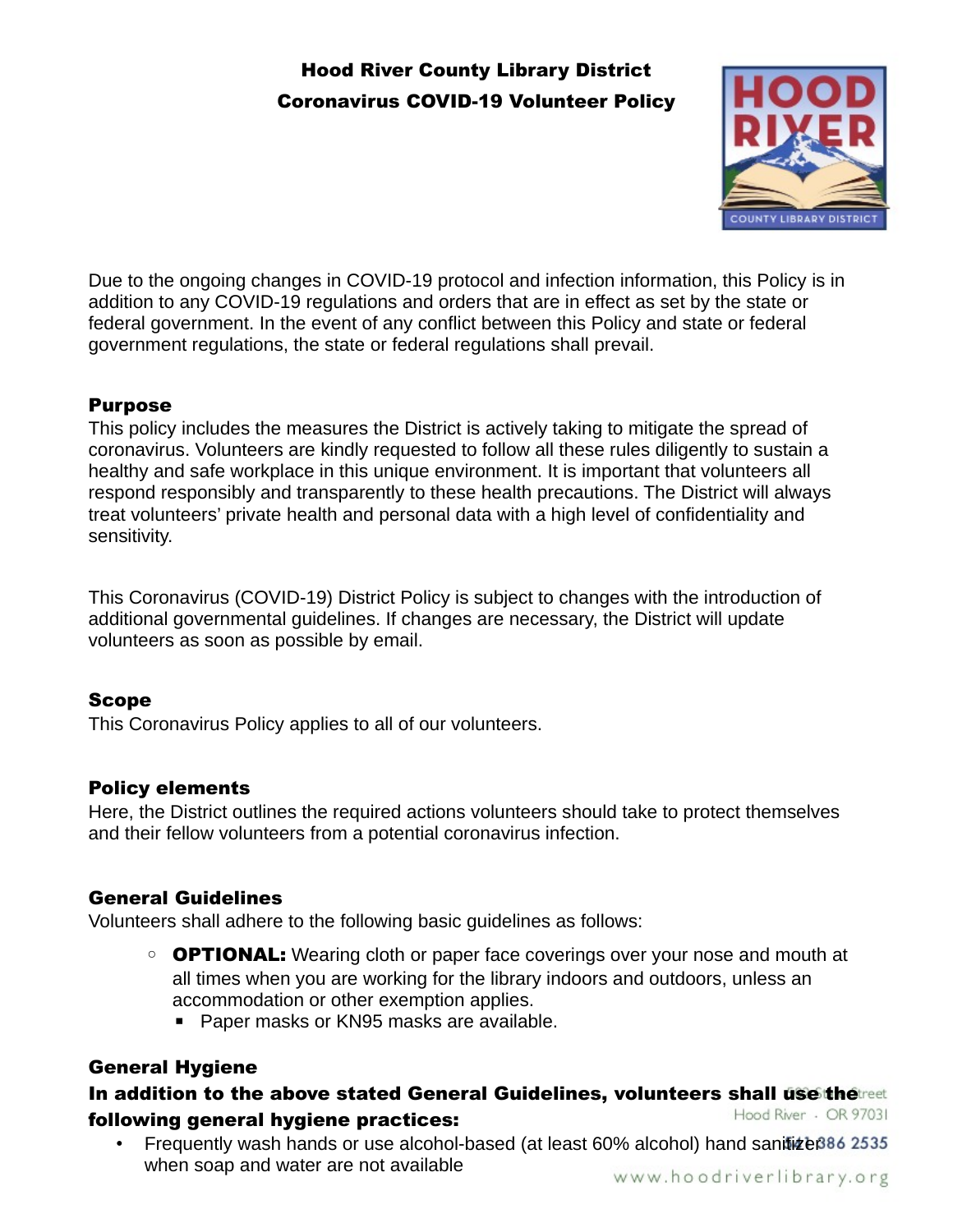- Avoiding touching eyes, nose, and mouth
- Stay home when sick

### Volunteer health

### Self monitor health

*Before coming to volunteer at the library*

- 1. Check temperature
- 2. Screen yourself by asking if you have any of the following symptoms?
	- Cough
	- Shortness of breath or difficulty breathing
	- Fatigue
	- Fever 100.4 degrees F or higher
	- New loss of taste or smell
	- Congestion or runny nose
	- Chills
	- Sore throat
	- Muscle or body aches
	- Runny nose or congestion
	- Nausea or vomiting
	- Headache
- 1. If you answer "yes" to any of these symptoms, you must take the following precautions:
	- 1. Do not come to the library to volunteer;
	- 2. Report if you have a confirmed case of COVID-19 if you have volunteered at the library in the past seven days; and
	- 3. Only return to volunteer if the following has occurred:
		- 24 hours with no fever or without fever reducing medications;
		- Respiratory symptoms and other symptom of COVID-19 are improving, loss of taste and smell may persist for weeks or months after recovery and need not delay the end of isolation; and
		- It has been 10 days since symptoms first appeared.

# Volunteer with diagnosed COVID-19

#### Step 1:

- Volunteer shall not come to the library to volunteer.
- Report if you have a confirmed case of COVID-19 if you have volunteered at the library in the past seven days.

#### Step 2:

• Wait 10 days before returning to the library to volunteer.

•

# COVID-19 Workplace Exposure

### Volunteers will be notified if they have been exposed to COVID-19

• Volunteers will be notified if they have been exposed to COVID-19 within 24 hours of the District being made aware that an individual with COVID-19 was present in the workplace while infectious or otherwise may have had work-related contact with a volunteer while infectious.